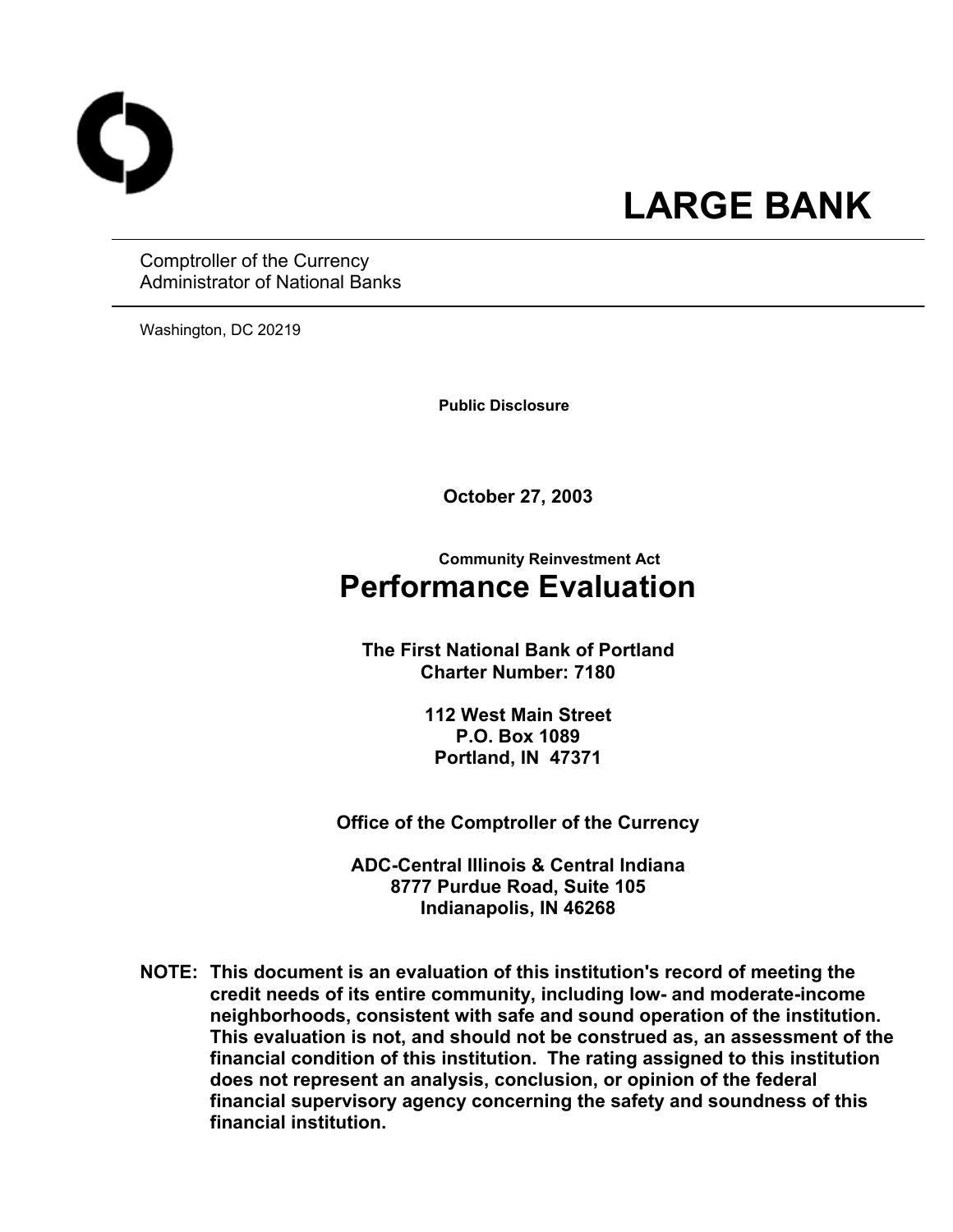### **Table of Contents**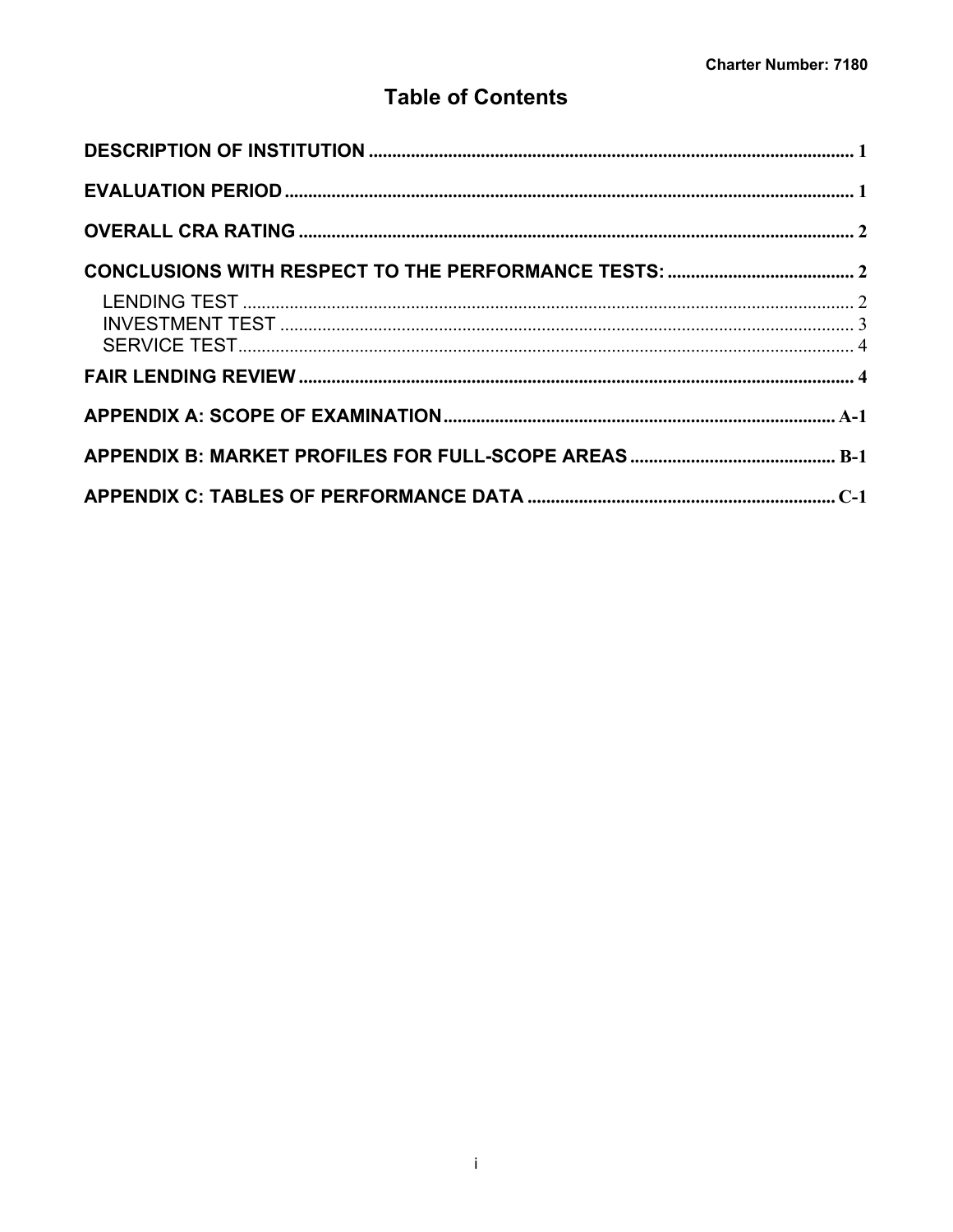# **Description of Institution**

<span id="page-2-0"></span>First National Bank of Portland (FNB) is a \$111 million intrastate financial institution. The bank operates three branches and three ATMs, all located in Portland, Indiana. The bank has designated all of Jay County as its assessment area. The assessment area meets the requirements of the regulation and does not arbitrarily exclude any low- or moderate-income areas. For additional information on FNB's assessment area, see Market Profile – Demographic Information Tables in Appendix B.

On April 1, 1999, First Merchants Corporation (FMC) headquartered in Muncie, Indiana, purchased FNB. In addition to this bank, FMC owns nine other community banks as well as an insurance company, a title insurance company, and a trust company. As of December 31, 2002, the holding company had total assets of \$2.7 billion; however, FMC acquired CNBC Bancorp, Columbus, Ohio in second quarter of 2003, which increased total assets by approximately \$300 million. Since yearend 2002, FMC also consolidated the fiduciary activities of its various banks into Merchants Trust Company with total assets of \$1.1 billion as of January 31, 2003.

FNB Portland offers a full array of banking products and services including business, real estate and consumer purpose loans, and various deposit products. As of June 30, 2003, FNB's primary capital was \$9,645,000 (12% of total assets) and net loans accounted for 86% of total assets. The loan portfolio was comprised primarily of one-to-four family residential loans (38%) and commercial loans (27%). An additional 22% of the loan portfolio was farm loans, 10% was loans to individuals, 2% was construction, and 1% was home equity loans. For additional information on the products and services offered by FNB, please refer to the bank's CRA Public File.

There are no legal, financial, or other constraints that could impair the bank's ability to meet the credit needs of the community. The bank's last CRA examination was January 29, 1997 when the bank received an "Outstanding" rating under the small bank CRA standards.

## **Evaluation Period**

The evaluation period for the Lending Test, excluding Community Development (CD) Loans, is January 1, 2000 through December 31, 2002. The evaluation period for the Investment Test, the Service Test, and CD loans is January 1, 2000 (the date the bank became a large bank for purposes of the CRA evaluation) through October 27, 2003 (the starting date of this examination).

Products included in FNB's Lending Test analysis are home mortgage loans, small loans to businesses, small loans to farms, and CD loans. Multi-family loans are not significant products of FNB, so an analysis of these products would not be meaningful.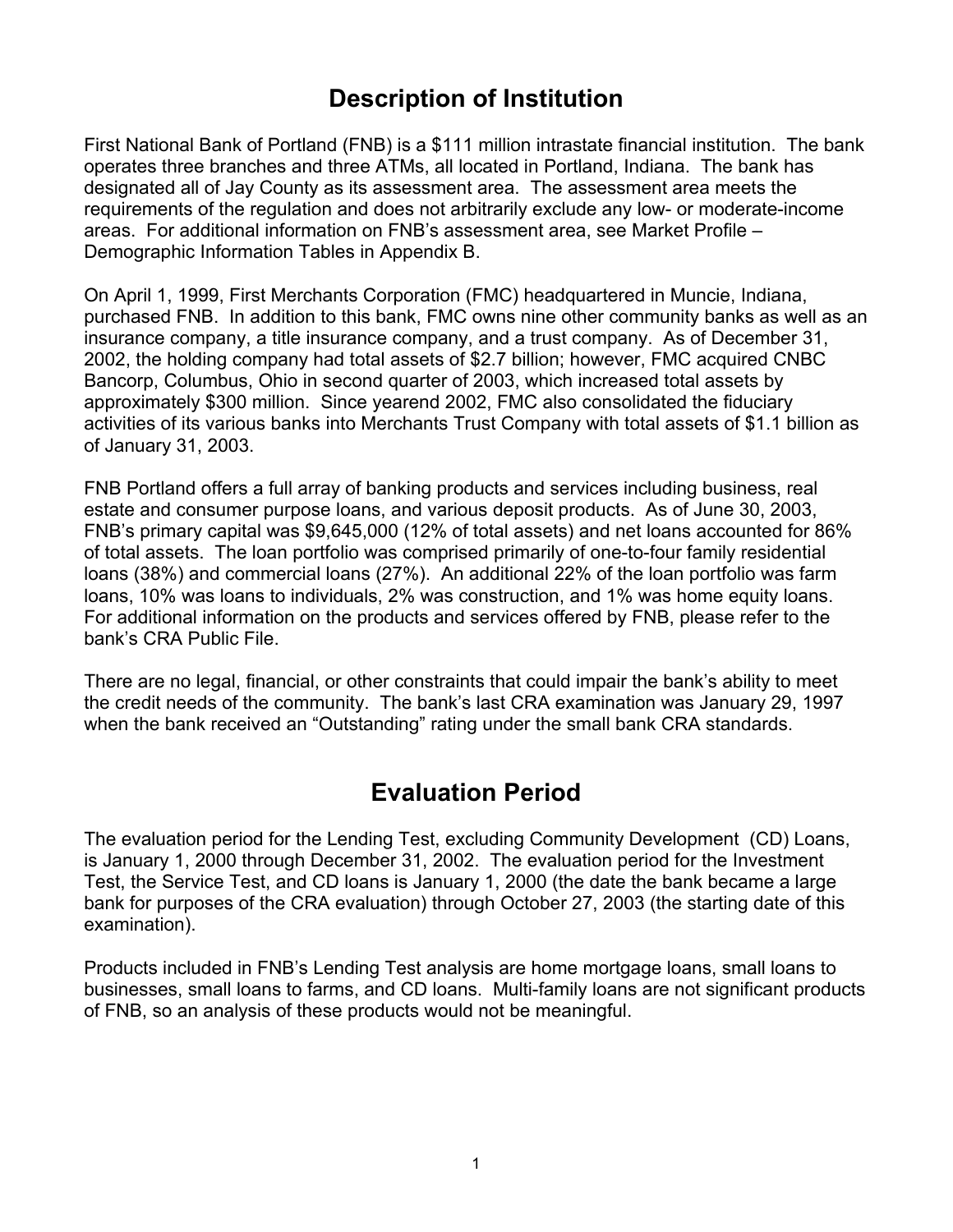# **Overall CRA Rating**

<span id="page-3-0"></span>**Institution's CRA Rating**: This institution is rated **Satisfactory**.

The following table indicates the performance level of **The First National Bank of Portland (FNB)** with respect to the Lending, Investment, and Service Tests:

|                           |               | First National Bank of Portland<br><b>Performance Tests</b> |                     |
|---------------------------|---------------|-------------------------------------------------------------|---------------------|
| <b>Performance Levels</b> | Lending Test* | <b>Investment Test</b>                                      | <b>Service Test</b> |
| Outstanding               |               |                                                             |                     |
| <b>High Satisfactory</b>  |               |                                                             |                     |
| Low Satisfactory          |               |                                                             |                     |
| Needs to Improve          |               |                                                             |                     |
| Substantial Noncompliance |               |                                                             |                     |

\* The lending test is weighted more heavily than the investment and service tests when arriving at an overall rating.

Due to the fact one-to-four family residential mortgages have consistently represented the largest portion of FNB's loan portfolio, we gave FNB's mortgage lending the greatest weight. FNB is not a reporter under the Home Mortgage Disclosure Act (HMDA) and the bank did not have any reports to provide the total number and dollar of loans originated during the evaluation period. Since loan reports did not distinguish between purchase, improvement, or refinance, we sampled 20 home mortgage loans made in its assessment area (AA) in the past two years and based our conclusions on the results of this sample. Both small farm lending and small business lending also represent a significant portion of FNB's operations and were given consideration in the evaluation. The bank did not make any multi-family loans during this evaluation period. An analysis of the geographic distribution of loans was not considered meaningful since FNB's assessment area consists of all middle-income BNAs.

The major factors that support this overall rating and conclusions with respect to the performance tests are as follows:

### **LENDING TEST**

Refer to Tables 1 through 11 in Appendix C for the facts and data used to evaluate the bank's lending.

FNB's performance under the lending test is rated High Satisfactory. The distribution of loans to low- and moderate-income borrowers is good. The level of lending to businesses and farms of different sizes is adequate. FNB's flexible loan products provided a limited number of loans to low- and moderate-income individuals.

• FNB's mortgage lending to low- and moderate-income individuals is good. Loans to moderate-income borrowers accounted for 25% of FNB's mortgage loans while only 22% of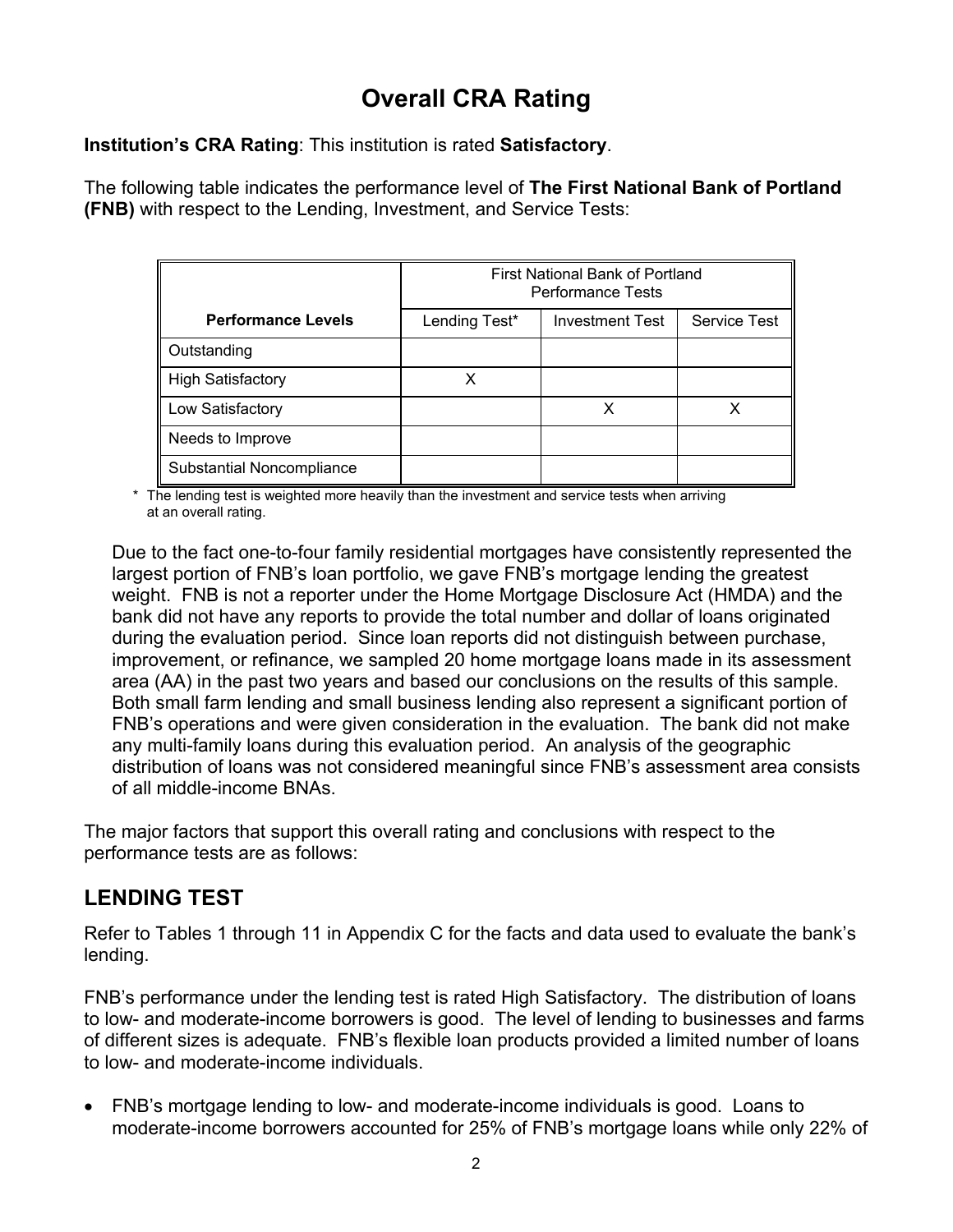<span id="page-4-0"></span>the AA's families are considered moderate-income. Loans to low-income borrowers accounted for an additional 15% of FNB's mortgage loans while 20% of the AA's families are considered low-income. However, over 10% of the families in the AA are living below poverty level. We considered this factor in analyzing the bank's performance in lending to low-income borrowers.

- Loans to businesses and farms with revenues of less than \$1 million were below the level of businesses and farms with revenues of less than \$1 million in the AA. Loans to farms with revenue less than \$1 million represented 62% of the bank's reportable loans. Loans to businesses with revenues of less than \$1 million represented 54% of the bank's reportable loans. This performance was below the 99% of area farms and 83% of area businesses that had revenues of less than \$1 million. However, for over 36% of the bank's farm loans and 39% of the bank's business loans, revenue information was not available.
- FNB's lending activity is good. The bank's deposit market share in Jay County Indiana is 43%, which compares favorably with its Small Farm loan market share of 38%. The market share for small business loans of 20.52% is adequate. Market share for mortgage loans was not available. The bank is not a HMDA reporter since its AA is a non-MSA area.
- Seventy-nine percent of FNB's loans were made within the Jay County assessment area. This level of performance is adequate.
- Community development lending had a neutral effect on the bank's lending test rating. Although FNB did not make any community development loans, this is considered reasonable in light of the limited opportunity for community development activities in the assessment area and the bank's small size.

### **INVESTMENT TEST**

In evaluating the bank's volume of investments, we considered community development opportunities in the assessment area, as well as the capacity for the local infrastructure to create qualified investments. Opportunities for qualified investments are very limited in Jay County due to the lack of any low- or moderate-income geographies, the existence of only a few community development organizations, and a limited number of financial institutions with access to any significant financial resources. In addition, FNB lacks the expertise to create these opportunities.

Refer to Table 14 in appendix C for the facts and data used to evaluate the bank's level of qualified investments.

The bank's performance under the investment test is rated Low Satisfactory.

• FNB's volume of qualified investments is adequate due to limited opportunities for CD activities in Jay County. The investments consist of several cash donations to various community development organizations amounting to \$21,750. The organizations provided economic development in the county and affordable housing to low- and moderate-income individuals.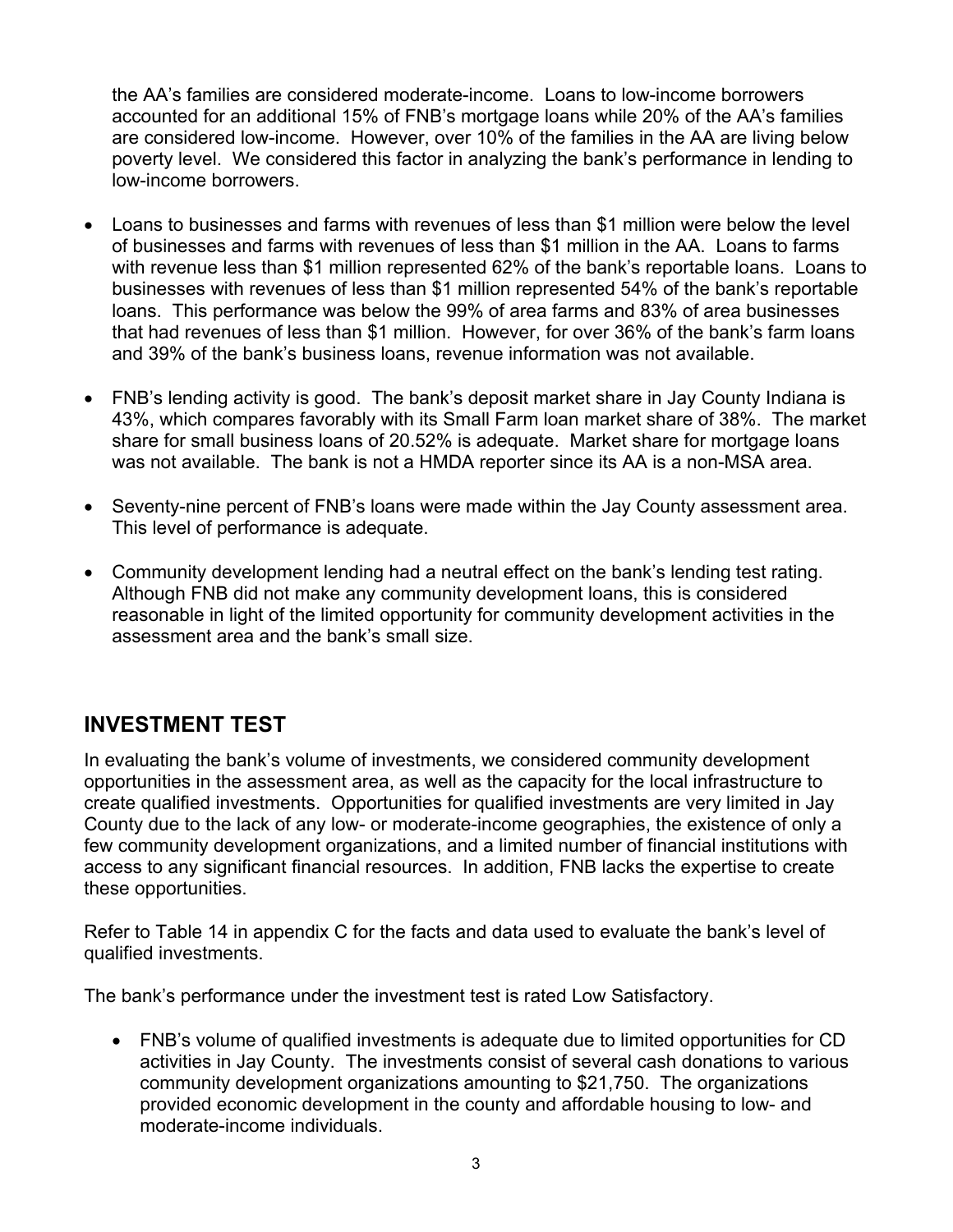### <span id="page-5-0"></span>**SERVICE TEST**

Refer to Table 15 in appendix C for the facts and data used to evaluate the distribution of the bank's branch delivery system and branch openings and closings.

The bank's performance under the Service Test is rated Low Satisfactory.

- FNB's offices and retail services are reasonably accessible to individuals of all income levels. FNB operates a main office and two branches in the City of Portland, Indiana. FNB has not opened or closed any branches during this evaluation period. Alternative delivery systems include three ATMs, all located within the City of Portland, and telephone and Internet banking. The bank did not maintain information on how low- and moderate-individuals and geographies benefited from these alternative delivery services. Therefore, we could not place significant weight on these systems when drawing our CRA performance conclusions.
- FNB's community development services are adequate. Some of FNB's employees are involved with a limited number of community development services in the Jay County AA. One employee is on the finance committee of a local organization that provides affordable housing to low- and moderate-income individuals. Two other employees provide technical assistance to a local economic development organization.

# **Fair Lending Review**

We found no evidence of illegal discrimination or other illegal credit practices.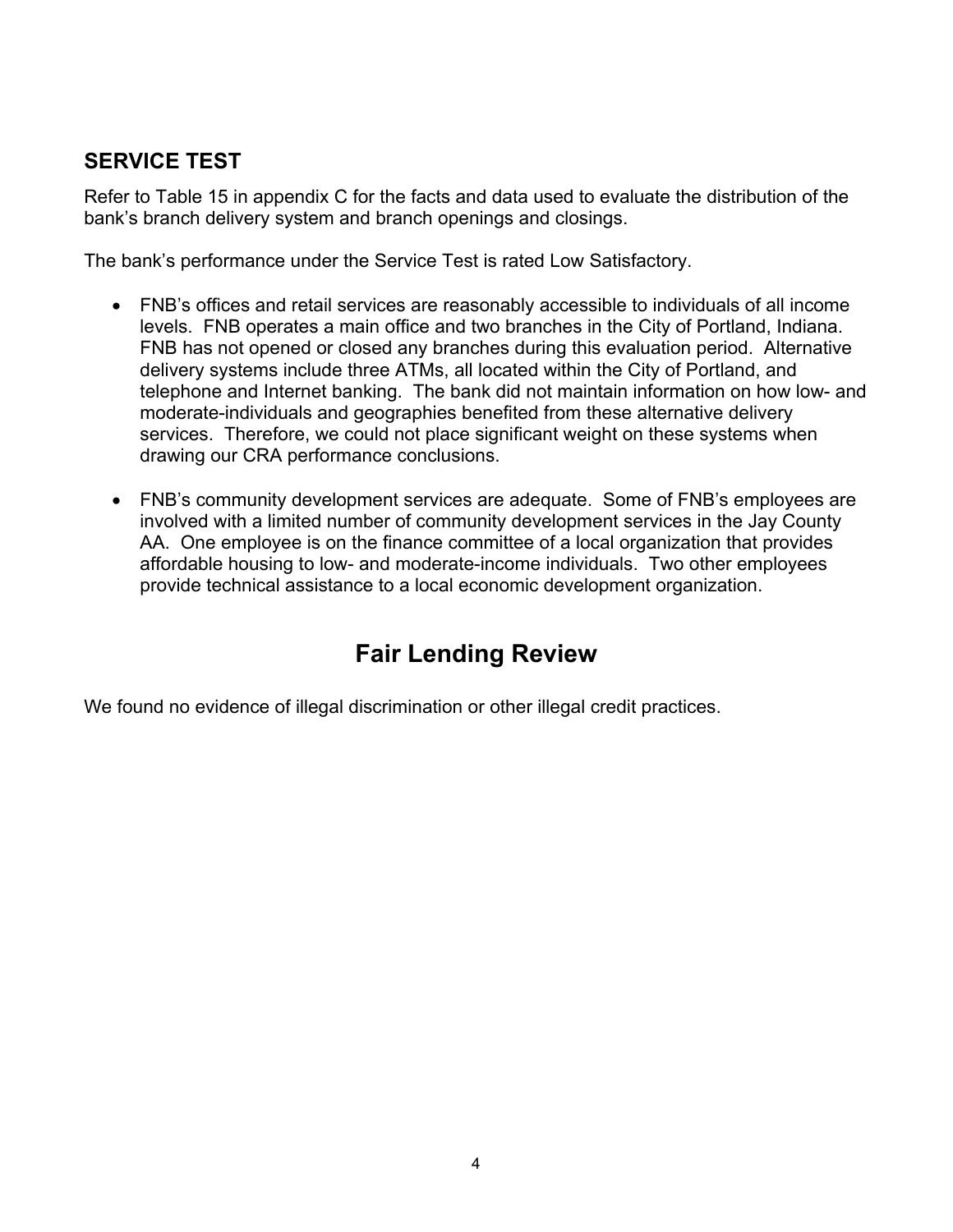# **Appendix A: Scope of Examination**

<span id="page-6-0"></span>The following table identifies the time period covered in this evaluation, affiliate activities that were reviewed, and loan products considered. The table also reflects the metropolitan and non-metropolitan areas that received comprehensive examination review (designated by the term "full-scope") and those that received a less comprehensive review (designated by the term "limited-scope").

| <b>Time Period Reviewed</b>                                    | Lending Test (excludes CD Loans): 1/1/2000 to 12/31/2002<br>Investment and Service Tests and<br>CD Loans: 1/1/2000 to 10/27/2003 |                                                       |  |  |  |  |
|----------------------------------------------------------------|----------------------------------------------------------------------------------------------------------------------------------|-------------------------------------------------------|--|--|--|--|
| <b>Financial Institution</b>                                   |                                                                                                                                  | <b>Products Reviewed</b>                              |  |  |  |  |
| The First National Bank of Portland (FNB)<br>Portland, Indiana |                                                                                                                                  | Home mortgage, small business and<br>small farm loans |  |  |  |  |
| Affiliate(s)                                                   | <b>Affiliate</b><br>Relationship                                                                                                 | <b>Products Reviewed</b>                              |  |  |  |  |
| None                                                           |                                                                                                                                  |                                                       |  |  |  |  |
| List of Assessment Areas and Type of Examination               |                                                                                                                                  |                                                       |  |  |  |  |
| <b>Assessment Area</b>                                         | <b>Type of Exam</b>                                                                                                              | <b>Other Information</b>                              |  |  |  |  |
| Jay County Indiana                                             | "Full-Scope"                                                                                                                     |                                                       |  |  |  |  |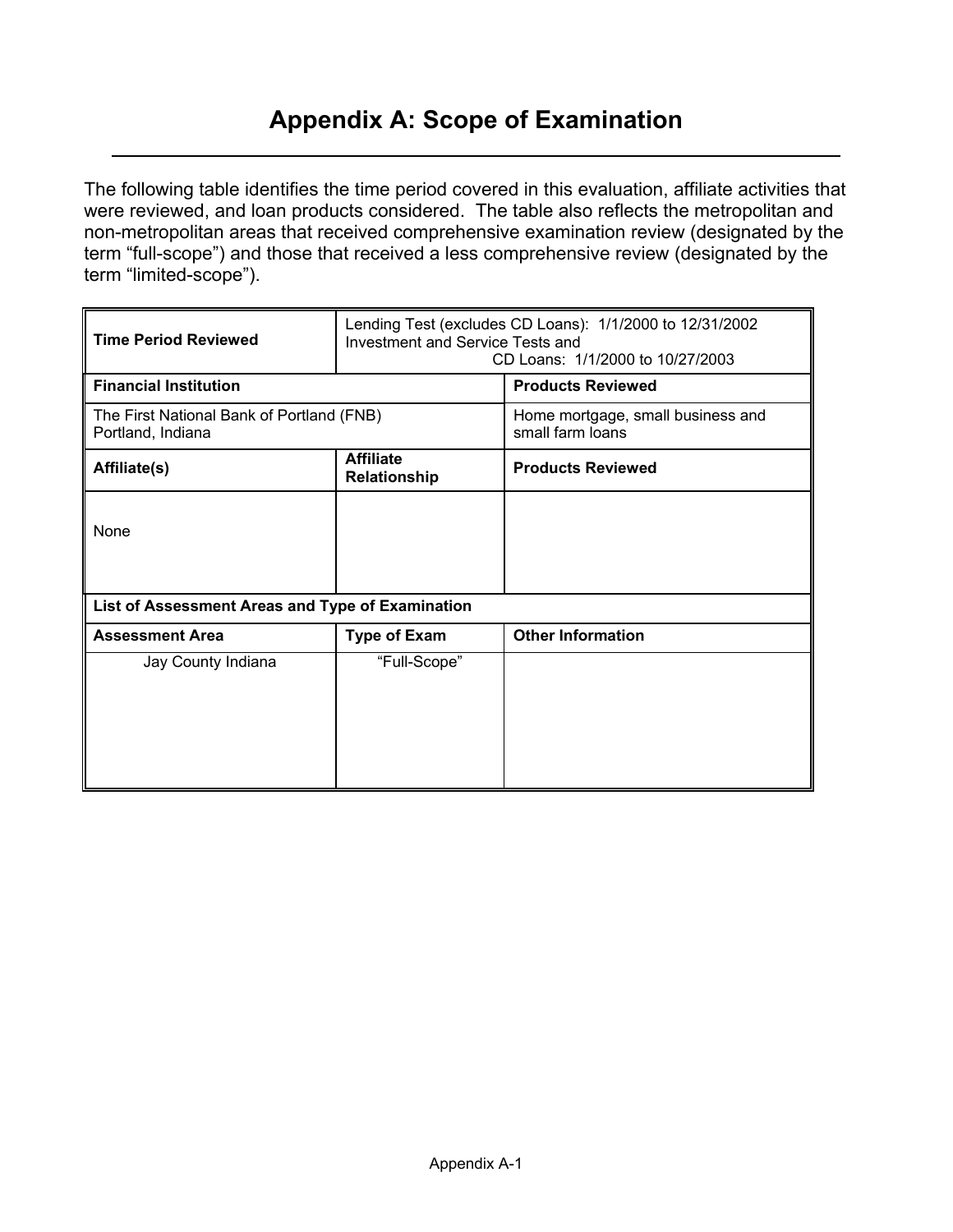### **Table of Contents**

### <span id="page-7-0"></span>**Market Profiles for Areas Receiving Full-Scope Reviews**

|--|--|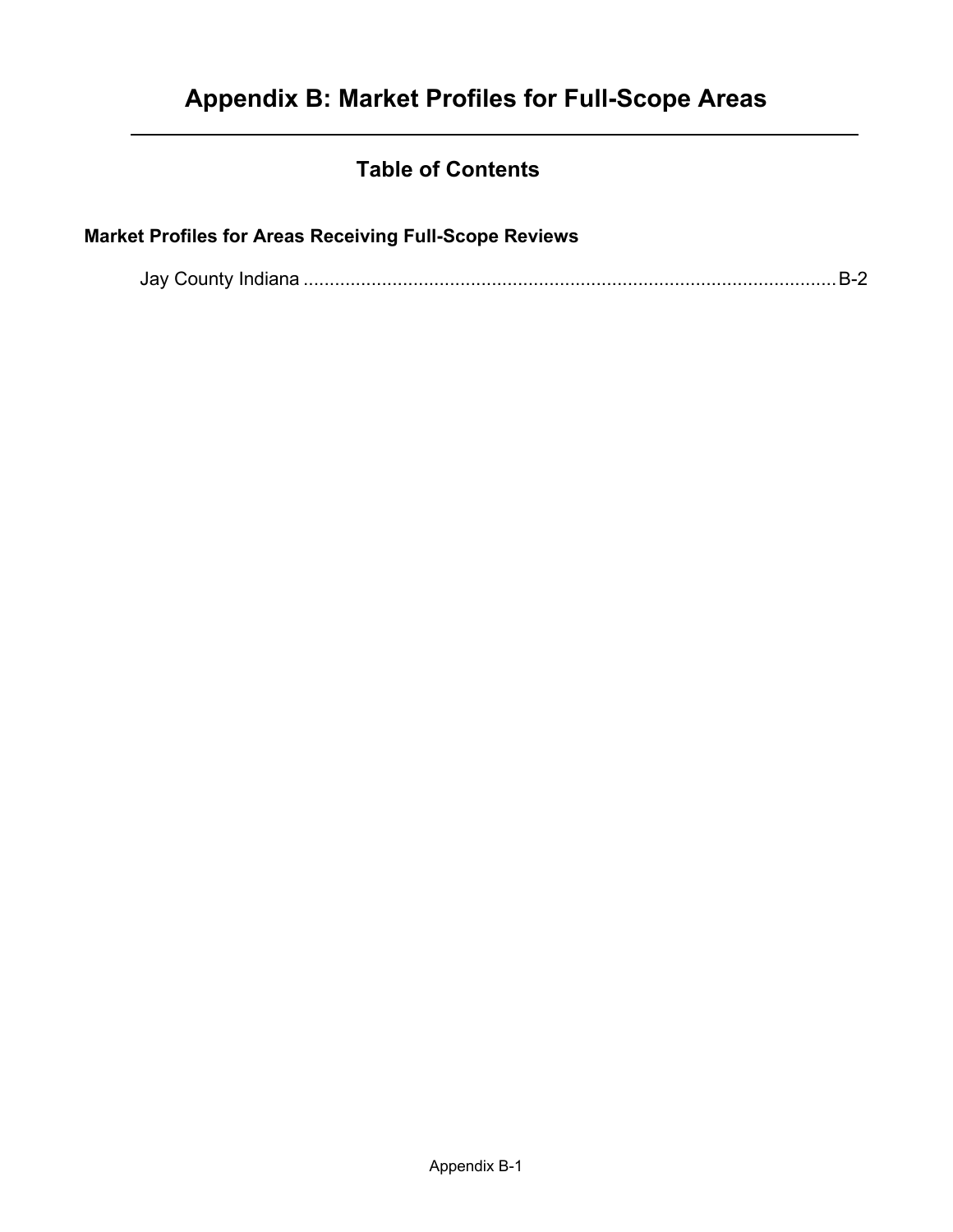### <span id="page-8-0"></span>**Jay County Indiana**

| Demographic Information for Full-Scope Area: Jay County Indiana                                                       |                                           |                                           |                      |                    |                   |                 |  |  |  |  |  |
|-----------------------------------------------------------------------------------------------------------------------|-------------------------------------------|-------------------------------------------|----------------------|--------------------|-------------------|-----------------|--|--|--|--|--|
| Demographic Characteristics                                                                                           | #                                         | Low<br>$%$ of<br>#                        | Moderate<br>$%$ of # | Middle<br>$%$ of # | Upper<br>$%$ of # | NA*<br>$%$ of # |  |  |  |  |  |
| Geographies (Census Tracts/BNAs)                                                                                      | 7                                         | 0.00                                      | 0.00                 | 100.00             | 0.00              | 0.00            |  |  |  |  |  |
| Population by Geography                                                                                               | 21,512                                    | 0.00                                      | 0.00                 | 100.00             | 0.00              | 0.00            |  |  |  |  |  |
| Owner-Occupied Housing by<br>Geography                                                                                | 6,330                                     | 0.00                                      | 0.00                 | 100.00             | 0.00              | 0.00            |  |  |  |  |  |
| Businesses by Geography                                                                                               | 1,075                                     | 0.00                                      | 0.00                 | 100.00             | 0.00              | 0.00            |  |  |  |  |  |
| Farms by Geography                                                                                                    | 235                                       | 0.00                                      | 0.00                 | 100.00             | 0.00              | 0.00            |  |  |  |  |  |
| Family Distribution by Income Level                                                                                   | 6,079                                     | 20.18                                     | 21.96                | 27.83              | 30.02             | 0.00            |  |  |  |  |  |
| Distribution of Low- and Moderate-<br>Income<br>Families throughout AA<br>Geographies                                 | 2,562                                     | 0.00                                      | 0.00                 | 100.00             | 0.00              | 0.00            |  |  |  |  |  |
| Median Family Income<br><b>HUD Adjusted Median Family</b><br>Income for 2002<br>Households Below the Poverty<br>Level | $=$ \$30,800<br>$=$ \$50,300<br>$=10.12%$ | Median Housing Value<br>Unemployment Rate |                      |                    |                   |                 |  |  |  |  |  |

(\*) The NA category consists of geographies that have not been assigned an income classification.

Source: 1990 U.S. Census, and 2002 HUD updated MFI.

FNB operates 3 branches and 3 ATMs in its only AA, Jay County Indiana. There are six banks with eleven offices in this county with FNB having over 43% of the deposits. The major competitor is Union Bank and Trust Company of Indiana, which has four locations and over 28% of the market's deposits. Other competitors include Citizens First State Bank, Old National Bank, and First Bank of Berne, which each has one office in Jay County and approximately 10% of the market's deposits. Pacesetter Bank has a very small presence in this market with only one office and less than 3% of the deposits.

Jay County is a rural county that has a population of 21,786 (based on 1990 census data) with a manufacturing based economy that is considered stable. The main industries are glass, steel, forgings, auto parts, and automobile components. Major employers include Indiana Glass Company, JCI, Inc., and Jay School Corporation. This county is comprised of seven Block Numbering Areas (BNAs), all designated as middle-income.

The HUD Adjusted Nonmetropolitan Statistical Area (MSA) median family income for 2002 for Jay County Indiana is \$50,300. Based on this income, approximately 20% of the families in the assessment area are low-income, 22% are moderate-income, 28% are middleincome, and 30% are upper-income.

One community contact with a representative of an affordable housing organization was performed during this examination. Community credit needs are centered in low-income housing. The contact also indicated there are a limited number of community development opportunities in the area due to its rural nature and lack of low- or moderate-income areas.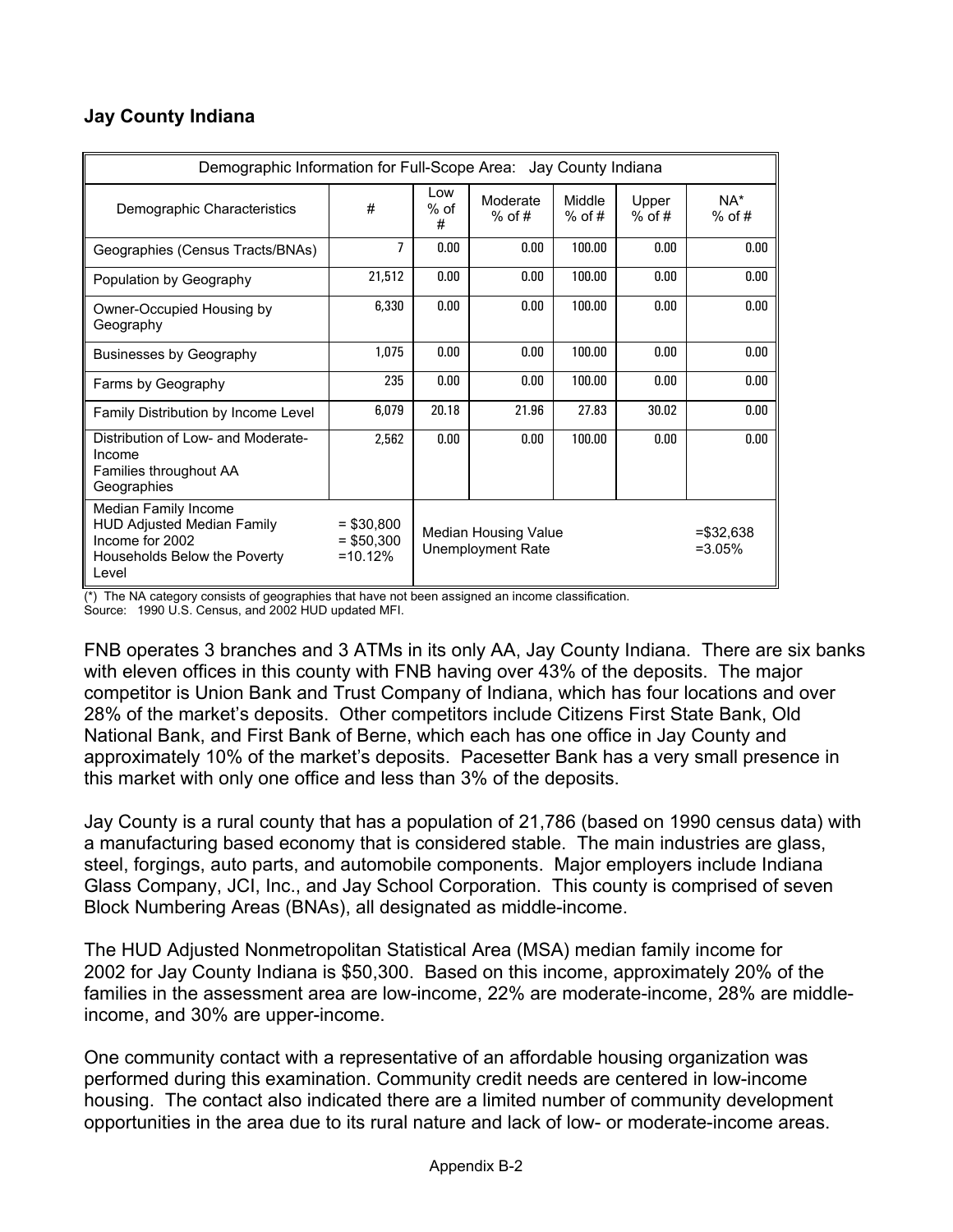### <span id="page-9-0"></span>**Content of Standardized Tables**

References to the "bank" include activities of any affiliates that the bank provided for consideration (refer to appendix A: Scope of the Examination). For purposes of reviewing the lending test tables, the following are applicable: purchased loans are treated as originations/purchases and market share is the number of loans originated and purchased by the bank as a percentage of the aggregate number of reportable loans originated and purchased by all lenders in the MA/assessment area. Tables without data are not included in this PE.

The following is a listing and brief description of the tables:

- **Table 1. Lending Volume** Presents the number and dollar amount of reportable loans originated and purchased by the bank over the evaluation period by MA/assessment area. Community development loans to statewide or regional entities or made outside the bank's assessment area may receive positive CRA consideration. Refer to Interagency Q&As \_\_.12(i) - 5 and - 6 for guidance on when a bank may receive positive CRA consideration for such loans. When such loans exist, insert a line item with the appropriate caption, such as "Statewide/Regional" or "Out of Assessment Area," in the MA/Assessment Area column and record the corresponding numbers and amounts in the "Community Development Loans" column.
- **Table 1. Other Products**  Presents the number and dollar amount of any unreported category of loans originated and purchased by the bank over the evaluation period by MA/assessment area. Examples include consumer loans or other data that a bank may provide, at its option, concerning its lending performance. This is a twopage table that lists specific categories.
- **Table 2. Geographic Distribution of Home Purchase Loans** Compares the percentage distribution of the number of loans originated and purchased by the bank in low-, moderate-, middle-, and upper-income geographies to the percentage distribution of owner-occupied housing units throughout those geographies. The table also presents market share information based on the most recent aggregate market data available.
- **Table 3. Geographic Distribution of Home Improvement Loans** See Table 2.
- **Table 4. Geographic Distribution of Home Mortgage Refinance Loans** See Table 2.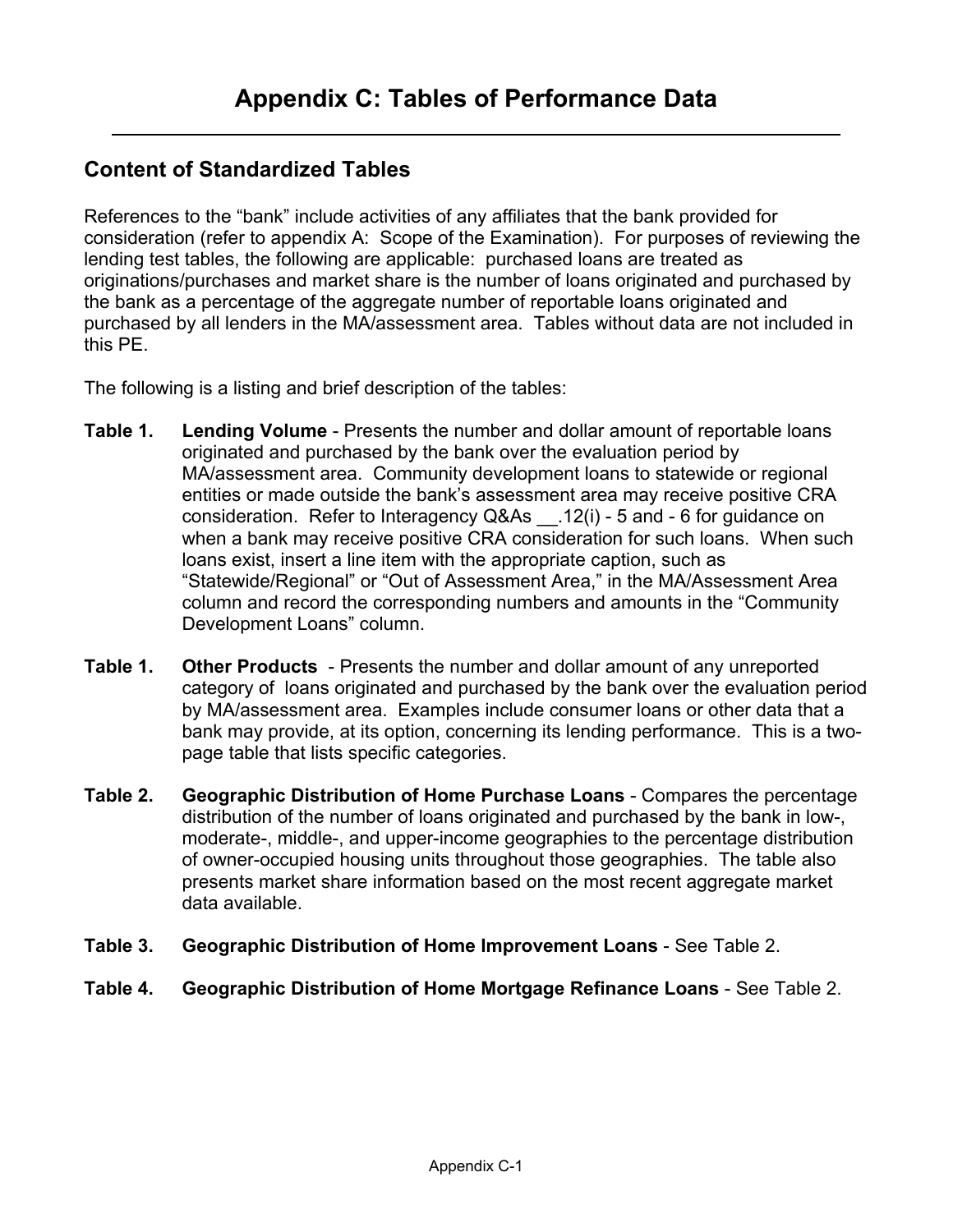- **Table 5. Geographic Distribution of Multifamily Loans** Compares the percentage distribution of the number of multifamily loans originated and purchased by the bank in low-, moderate-, middle-, and upper-income geographies to the percentage distribution of multifamily housing units throughout those geographies. The table also presents market share information based on the most recent aggregate market data available.
- **Table 6. Geographic Distribution of Small Loans to Businesses** The percentage distribution of the number of small loans (less than or equal to \$1 million) to businesses originated and purchased by the bank in low-, moderate-, middle-, and upper-income geographies compared to the percentage distribution of businesses (regardless of revenue size) throughout those geographies. The table also presents market share information based on the most recent aggregate market data available. Because small business data are not available for geographic areas smaller than counties, it may be necessary to use geographic areas larger than the bank's assessment area.
- **Table 7. Geographic Distribution of Small Loans to Farms** The percentage distribution of the number of small loans (less than or equal to \$500,000) to farms originated and purchased by the bank in low-, moderate-, middle-, and upper-income geographies compared to the percentage distribution of farms (regardless of revenue size) throughout those geographies. The table also presents market share information based on the most recent aggregate market data available. Because small farm data are not available for geographic areas smaller than counties, it may be necessary to use geographic areas larger than the bank's assessment area.
- **Table 8. Borrower Distribution of Home Purchase Loans** Compares the percentage distribution of the number of loans originated and purchased by the bank to low-, moderate-, middle-, and upper-income borrowers to the percentage distribution of families by income level in each MA/assessment area. The table also presents market share information based on the most recent aggregate market data available.
- **Table 9. Borrower Distribution of Home Improvement Loans** See Table 8.
- **Table 10. Borrower Distribution of Refinance Loans** See Table 8.
- **Table 11. Borrower Distribution of Small Loans to Businesses** Compares the percentage distribution of the number of small loans (less than or equal to \$1 million) originated and purchased by the bank to businesses with revenues of \$1 million or less to the percentage distribution of businesses with revenues of \$1 million or less. In addition, the table presents the percentage distribution of the number of loans originated and purchased by the bank by loan size, regardless of the revenue size of the business. Market share information is presented based on the most recent aggregate market data available.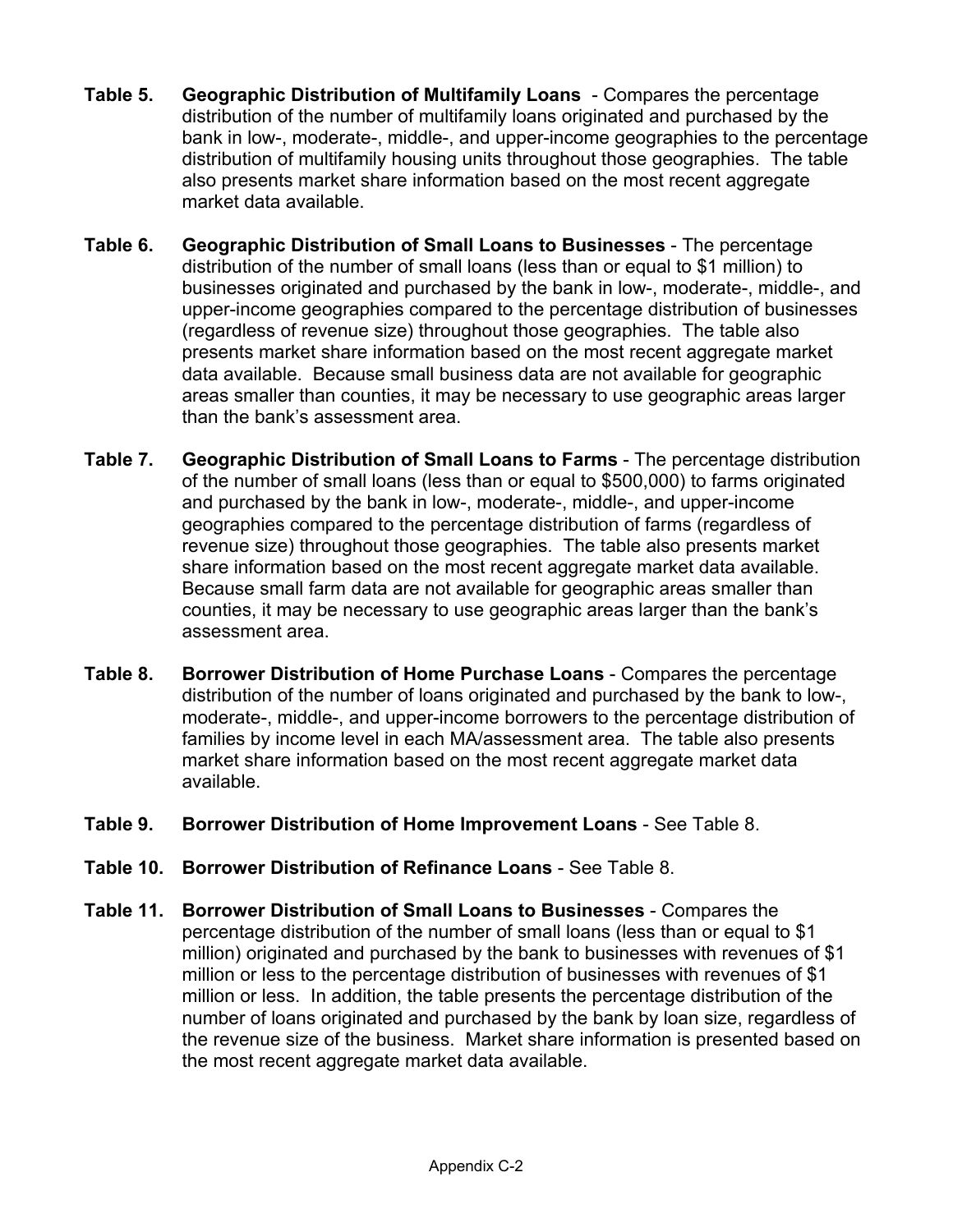- **Table 12. Borrower Distribution of Small Loans to Farms** Compares the percentage distribution of the number of small loans (less than or equal to \$500,000) originated and purchased by the bank to farms with revenues of \$1 million or less to the percentage distribution of farms with revenues of \$1 million or less. In addition, the table presents the percentage distribution of the number of loans originated and purchased by the bank by loan size, regardless of the revenue size of the farm. Market share information is presented based on the most recent aggregate market data available.
- **Table 13. Geographic and Borrower Distribution of Consumer Loans (OPTIONAL)** For geographic distribution, the table compares the percentage distribution of the number of loans originated and purchased by the bank in low-, moderate-, middle-, and upper-income geographies to the percentage distribution of households within each geography. For borrower distribution, the table compares the percentage distribution of the number of loans originated and purchased by the bank to low-, moderate-, middle-, and upper-income borrowers to the percentage of households by income level in each MA/assessment area.
- **Table 14. Qualified Investments** Presents the number and dollar amount of qualified investments made by the bank in each MA/AA. The table separately presents investments made during prior evaluation periods that are still outstanding and investments made during the current evaluation period. Prior-period investments are reflected at their book value as of the end of the evaluation period. Current period investments are reflected at their original investment amount even if that amount is greater than the current book value of the investment. The table also presents the number and dollar amount of unfunded qualified investment commitments. In order to be included, an unfunded commitment must be legally binding and tracked and recorded by the bank's financial reporting system.

A bank may receive positive consideration for qualified investments in statewide/regional entities or made outside of the bank's assessment area. See Interagency Q&As \_\_.12(i) - 5 and - 6 for guidance on when a bank may receive positive CRA consideration for such investments. When such investments exist, insert a line item with the appropriate caption, such as "Statewide/Regional" or "Out of Assessment Area," in the MA/Assessment Area column and record the corresponding numbers and amounts in the "Qualified Investments" column.

**Table 15. Distribution of Branch Delivery System and Branch Openings/Closings** - Compares the percentage distribution of the number of the bank's branches in low-, moderate-, middle-, and upper-income geographies to the percentage of the population within each geography in each MA/AA. The table also presents data on branch openings and closings in each MA/AA.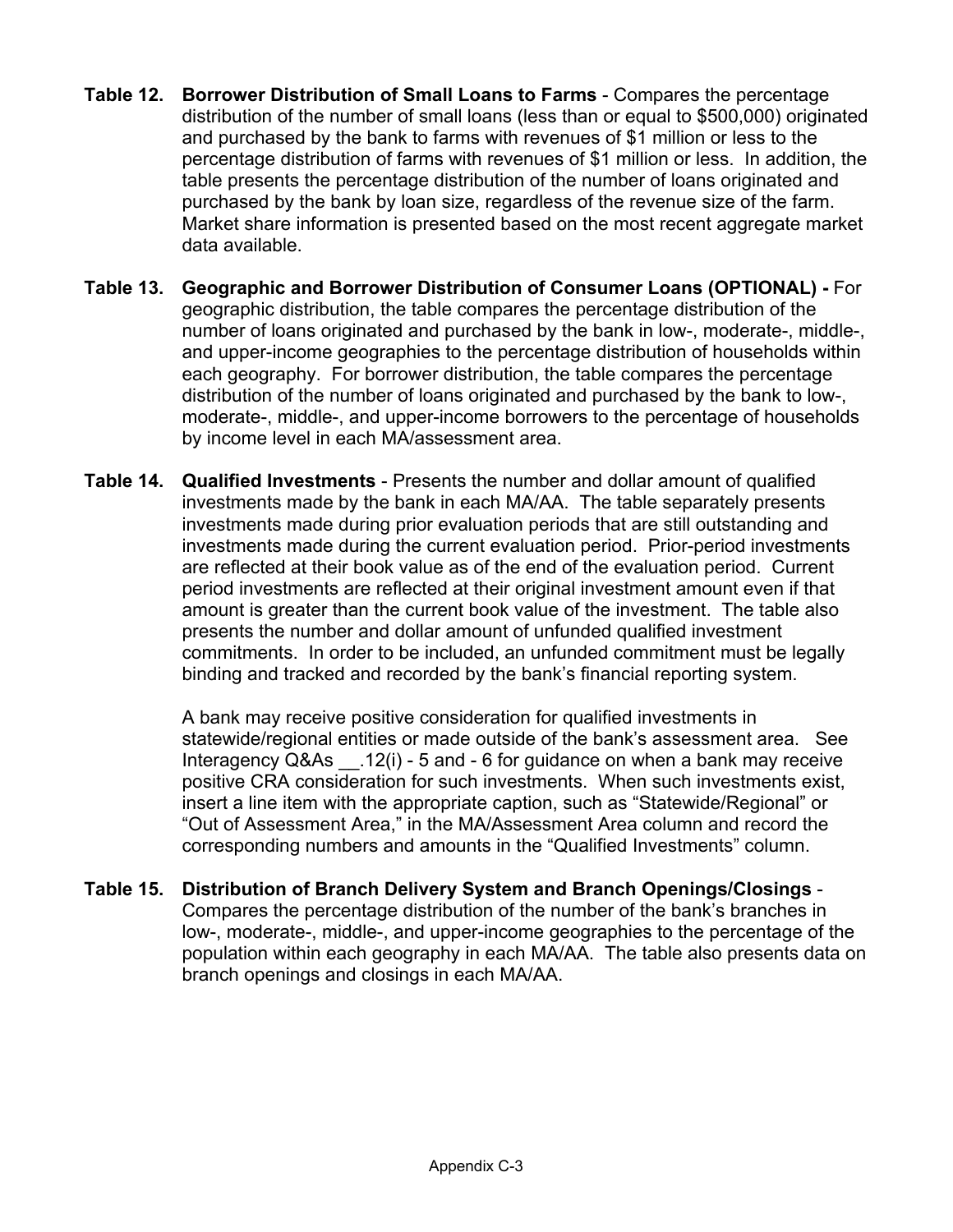#### **Table 1. Lending Volume**

<span id="page-12-5"></span><span id="page-12-4"></span><span id="page-12-3"></span><span id="page-12-2"></span><span id="page-12-1"></span>

| LENDING VOLUME<br>Geography: JAY COUNTY INDIANA |                            |    |               |                                  |         |                             | Evaluation Period: JANUARY 1, 2000 TO DECEMBER 31, 2002 |         |         |                             |            |                          |  |  |
|-------------------------------------------------|----------------------------|----|---------------|----------------------------------|---------|-----------------------------|---------------------------------------------------------|---------|---------|-----------------------------|------------|--------------------------|--|--|
|                                                 | % of Rated                 |    |               |                                  |         |                             | <b>Community Development</b>                            |         |         |                             |            | % of Rated Area Deposits |  |  |
|                                                 | Area Loans                 |    | Home Mortgage | <b>Small Loans to Businesses</b> |         | <b>Small Loans to Farms</b> |                                                         | Loans** |         | <b>Total Reported Loans</b> |            | in MA/AA***              |  |  |
|                                                 | $(\#)$ in MA/AA $^{\circ}$ |    |               |                                  |         |                             |                                                         |         |         |                             |            |                          |  |  |
| MA/Assessment Area (2002):                      |                            |    | \$(000's)     |                                  | (000's) |                             | \$ (000's)                                              |         | (000's) |                             | \$ (000's) |                          |  |  |
| <b>Full Review:</b>                             |                            |    |               |                                  |         |                             |                                                         |         |         |                             |            |                          |  |  |
| Jay County Indiana                              | 100.00                     | 20 | .626          | 302                              | 14.240  | 318                         | 18.764                                                  | 0       |         | 640                         | 34,630     | 100.00                   |  |  |

#### **Table2 - 4. Geographic Distribution of Home Mortgage Loans**

<span id="page-12-0"></span>

| <b>Geographic Distribution: HOME MORTGAGE</b> |                                     |                    |                                                |                 | Geography: JAY COUNTY INDIANA  |                 | Evaluation Period: JANUARY 1, 2000 TO DECEMBER 31, 2002 |                 |                                 |                 |                               |     |     |     |     |
|-----------------------------------------------|-------------------------------------|--------------------|------------------------------------------------|-----------------|--------------------------------|-----------------|---------------------------------------------------------|-----------------|---------------------------------|-----------------|-------------------------------|-----|-----|-----|-----|
|                                               | <b>Total Home Mortgage</b><br>Loans |                    | <b>Low-Income Geographies</b>                  |                 | Moderate-Income<br>Geographies |                 | Middle-Income Geographies                               |                 | <b>Upper-Income Geographies</b> |                 | Market Share (%) by Geography |     |     |     |     |
| <b>MA/Assessment Area:</b>                    |                                     | % of<br>Total***** | % Owner<br>Occ.<br>*****<br>Units <sup>®</sup> | % BANK<br>Loans | % Owner<br>Occ Units<br>*****  | % BANK<br>Loans | % Owner<br>Occ Units<br>*****                           | % BANK<br>Loans | 'o Owner<br>Occ Units<br>*****  | % BANK<br>Loans | Overall                       | Low | Mod | Mid | Upp |
| <b>Full Review:</b>                           |                                     |                    |                                                |                 |                                |                 |                                                         |                 |                                 |                 |                               |     |     |     |     |
| Jay County Indiana                            |                                     | 100.00             | 0.00                                           | 0.00            | 0.00                           | 0.00            | 100.00                                                  | 100.00          | 0.00                            | 0.00            | N/A                           | N/A | N/A | N/A | N/A |

Г

<sup>\*</sup> Loan Data as of December 31, 2002. Rated area refers to either the state or multi-state MA rating area.

<sup>\*\*</sup> The evaluation period for Community Development Loans is From January 01, 2000 to October 27, 2003.

<sup>\*\*\*\*</sup> Deposit Data as of June 30, 2002. Rated Area refers to the state, multi-state MA, or institution, as appropriate.

<sup>\*\*\*\*\*</sup> Home mortgage loans in our sample originated and purchased in the MA/AA as a percentage of the 20 home mortgage loans sampled.

<sup>\*\*\*\*\*\*</sup> Percentage of Owner Occupied Units is the number of owner occupied housing units in a particular geography divided by the number of owner occupied housing units in the area based on 1990 Census information.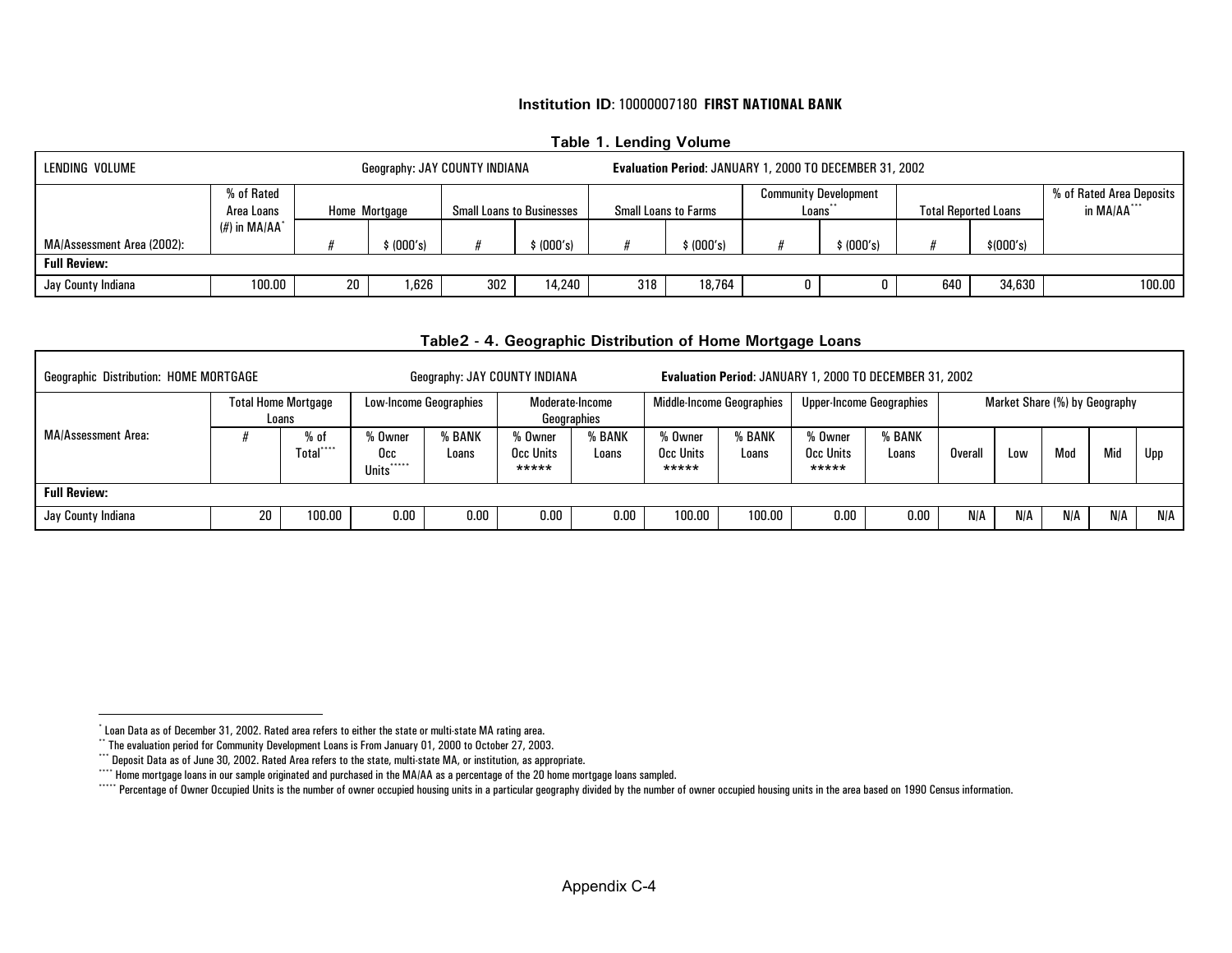<span id="page-13-6"></span><span id="page-13-5"></span><span id="page-13-4"></span><span id="page-13-3"></span><span id="page-13-1"></span><span id="page-13-0"></span>

| <b>Geographic Distribution: MULTIFAMILY</b> |                          |                         |                               | Geography: JAY COUNTY INDIANA |                  |                                | Evaluation Period: JANUARY 1, 2000 TO DECEMBER 31, 2002 |                 |                  |                          |         |                                            |     |     |     |
|---------------------------------------------|--------------------------|-------------------------|-------------------------------|-------------------------------|------------------|--------------------------------|---------------------------------------------------------|-----------------|------------------|--------------------------|---------|--------------------------------------------|-----|-----|-----|
|                                             | <b>Total Multifamily</b> | Loans                   | <b>Low-Income Geographies</b> |                               |                  | Moderate-Income<br>Geographies | Middle-Income Geographies                               |                 |                  | Upper-Income Geographies |         | Market Share (%) by Geography <sup>*</sup> |     |     |     |
| <b>MA/Assessment Area:</b>                  |                          | % of<br><b>fotal</b> ** | % of MF<br>Units***           | % BANK<br>Loans               | % MF<br>Units*** | % BANK<br>Loans                | % MF<br>Units***                                        | % BANK<br>Loans | % MF<br>Units*** | % BANK<br>Loans          | Overall | Low                                        | Mod | Mid | Upp |
| <b>Full Review:</b>                         |                          |                         |                               |                               |                  |                                |                                                         |                 |                  |                          |         |                                            |     |     |     |
| Jay County Indiana                          |                          | 100.00                  | $0.00\,$                      | 0.00                          | 0.00             | 0.00                           | 100.00                                                  | 0.00            | 0.00             | $0.00\,$                 | N/A     | N/A                                        | N/A | N/A | N/A |

#### **Table 5. Geographic Distribution of Multifamily Loans**

#### **Table 6. Geographic Distribution of Small Loans to Businesses**

<span id="page-13-2"></span>

| Geographic Distribution: SMALL LOANS TO BUSINESSES<br>Geography: JAY COUNTY INDIANA |     |                                             |                                        |                        |                                   |                 |                                   |                 |                                     | Evaluation Period: JANUARY 1, 2000 TO DECEMBER 31, 2002 |         |      |                                |       |      |  |
|-------------------------------------------------------------------------------------|-----|---------------------------------------------|----------------------------------------|------------------------|-----------------------------------|-----------------|-----------------------------------|-----------------|-------------------------------------|---------------------------------------------------------|---------|------|--------------------------------|-------|------|--|
|                                                                                     |     | <b>Total Small</b><br><b>Business Loans</b> |                                        | Low-Income Geographies | Moderate-Income<br>Geographies    |                 | Middle-Income                     | Geographies     | Geographies                         | Upper-Income                                            |         |      | Market Share (%) by Geography* |       |      |  |
| MA/Assessment Area:                                                                 |     | $%$ of<br>Total <sup>**</sup>               | % of<br><b>Businesses</b><br>$* * * *$ | <b>BANK</b><br>Loans   | % of<br><b>Businesses</b><br>**** | % BANK<br>Loans | % of<br><b>Businesses</b><br>**** | % BANK<br>Loans | $%$ of<br><b>Businesses</b><br>**** | % BANK<br>Loans                                         | Overall | Low  | Mod                            | Mid   | Upp  |  |
| <b>Full Review:</b>                                                                 |     |                                             |                                        |                        |                                   |                 |                                   |                 |                                     |                                                         |         |      |                                |       |      |  |
| Jay County Indiana                                                                  | 302 | 100.00                                      | 0.00                                   | $0.00\,$               | 0.00                              | 0.00            | 100.00                            | 100.00          | 0.00                                | 0.00                                                    | 20.52   | 0.00 | 0.00                           | 21.20 | 0.00 |  |

<sup>\*</sup> Based on 2001 Peer Mortgage Data or Small Business Data, as applicable: US & PR.

<sup>\*\*</sup> Multifamily loans or small loans to businesses (as applicable) originated and purchased in the MA/AA as a percentage of all multifamily loans or small loans to businesses (as applicable) originated and purchased in the

<sup>\*\*\*\*</sup> Percentage of multifamily units is the number of multifamily housing units in a particular geography divided by number of multifamily housing units in the area based on 1990 Census information.

<sup>\*\*\*\*</sup> Source Data - Dun and Bradstreet (2002).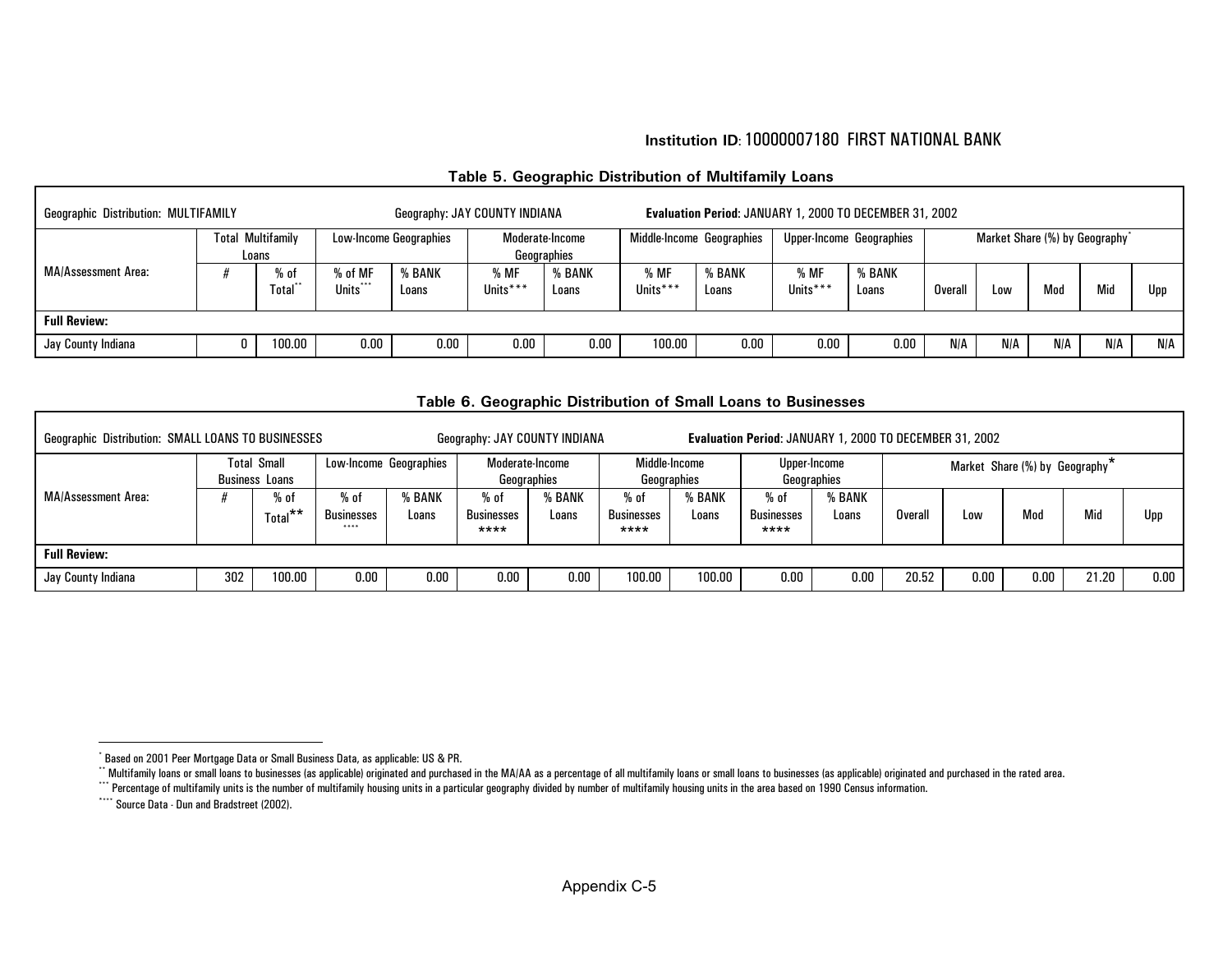#### <span id="page-14-2"></span><span id="page-14-1"></span>**Table 7. Geographic Distribution of Small Loans to Farms**

<span id="page-14-6"></span><span id="page-14-5"></span><span id="page-14-4"></span><span id="page-14-3"></span><span id="page-14-0"></span>

| Geographic Distribution: SMALL LOANS TO FARMS<br>Geography: JAY COUNTY INDIANA |     |                                  |                        |                        |                 |                                |                   | Evaluation Period: JANUARY 1, 2000 TO DECEMBER 31, 2002 |                 |                          |         |            |                                            |       |      |  |
|--------------------------------------------------------------------------------|-----|----------------------------------|------------------------|------------------------|-----------------|--------------------------------|-------------------|---------------------------------------------------------|-----------------|--------------------------|---------|------------|--------------------------------------------|-------|------|--|
|                                                                                |     | <b>Total Small Farm</b><br>Loans |                        | Low-Income Geographies |                 | Moderate-Income<br>Geographies | Middle-Income     | Geographies                                             |                 | Upper-Income Geographies |         |            | Market Share (%) by Geography <sup>*</sup> |       |      |  |
| MA/Assessment Area:                                                            |     | $%$ of<br>Total**                | $%$ of<br>***<br>Farms | % BANK<br>Loans        | % of<br>Farms** | % BANK<br>Loans                | $%$ of<br>Farms** | % BANK<br>Loans                                         | % of<br>Farms** | <b>BANK</b><br>Loans     | Overall | <b>Low</b> | Mod                                        | Mid   | Upp  |  |
| <b>Full Review:</b>                                                            |     |                                  |                        |                        |                 |                                |                   |                                                         |                 |                          |         |            |                                            |       |      |  |
| Jay County Indiana                                                             | 318 | 100.00                           | 0.00                   | $0.00\,$               | 0.00            | 0.00                           | 100.00            | 100.00                                                  | 0.00            | 0.00                     | 37.65   | 0.00       | 0.00                                       | 37.80 | 0.00 |  |

|                            |                                                                                                                                                                                                                                                                               |                |                               |                           | Table 8 - 10. Borrower Distribution of Home Mortgage Loans |                           |                     |                           |                     |                           |         |     |               |     |     |
|----------------------------|-------------------------------------------------------------------------------------------------------------------------------------------------------------------------------------------------------------------------------------------------------------------------------|----------------|-------------------------------|---------------------------|------------------------------------------------------------|---------------------------|---------------------|---------------------------|---------------------|---------------------------|---------|-----|---------------|-----|-----|
|                            | <b>Borrower Distribution: HOME MORTGAGE</b><br>Geography: JAY COUNTY INDIANA<br>Evaluation Period: JANUARY 1, 2000 TO DECEMBER 31, 2002<br><b>Total Home</b><br><b>Moderate-Income Borrowers</b><br>Middle-Income Borrowers<br>Upper-Income Borrowers<br>Low-Income Borrowers |                |                               |                           |                                                            |                           |                     |                           |                     |                           |         |     |               |     |     |
|                            |                                                                                                                                                                                                                                                                               | Mortgage Loans |                               |                           |                                                            |                           |                     |                           |                     |                           |         |     | Market Share* |     |     |
| <b>MA/Assessment Area:</b> |                                                                                                                                                                                                                                                                               | % of<br>Total  | %<br>*****<br><b>Families</b> | % BANK<br>******<br>Loans | % Families<br>*****                                        | % BANK<br>Loans<br>****** | % Families<br>***** | % BANK<br>Loans<br>****** | % Families<br>***** | % BANK<br>Loans<br>****** | Overall | Low | Mod           | Mid | Upp |
| <b>Full Review:</b>        |                                                                                                                                                                                                                                                                               |                |                               |                           |                                                            |                           |                     |                           |                     |                           |         |     |               |     |     |
| Jay County Indiana         | 20                                                                                                                                                                                                                                                                            | 100.00         | 20.18                         | 15.00                     | 21.96                                                      | 25.00                     | 27.83               | 35.00                     | 30.02               | 20.00                     | N/A     | N/A | N/A           | N/A | N/A |

<sup>\*</sup> Based on 2001 Peer Small Business Data or Mortgage Data (as applicable): US&PR.

 $^{\circ}$  Small loans to farms originated and purchased in the MA/AA as a percentage of all small loans to farms originated and purchased in the rated area.

<sup>\*\*\*</sup> Source Data - Dun and Bradstreet (2002).

<sup>\*\*\*\*</sup> As a percentage of loans with borrower income information available. No information was available for 5.0% of loans originated and purchased by BANK.

<sup>\*\*\*\*\*</sup> Percentage of Families is based on the 1990 Census information.

<sup>\*\*\*\*\*\*</sup> From our sample, home mortgage loans originated and purchased in the MA/AA as a percentage of the 20 home mortgage loans sampled in the rated area.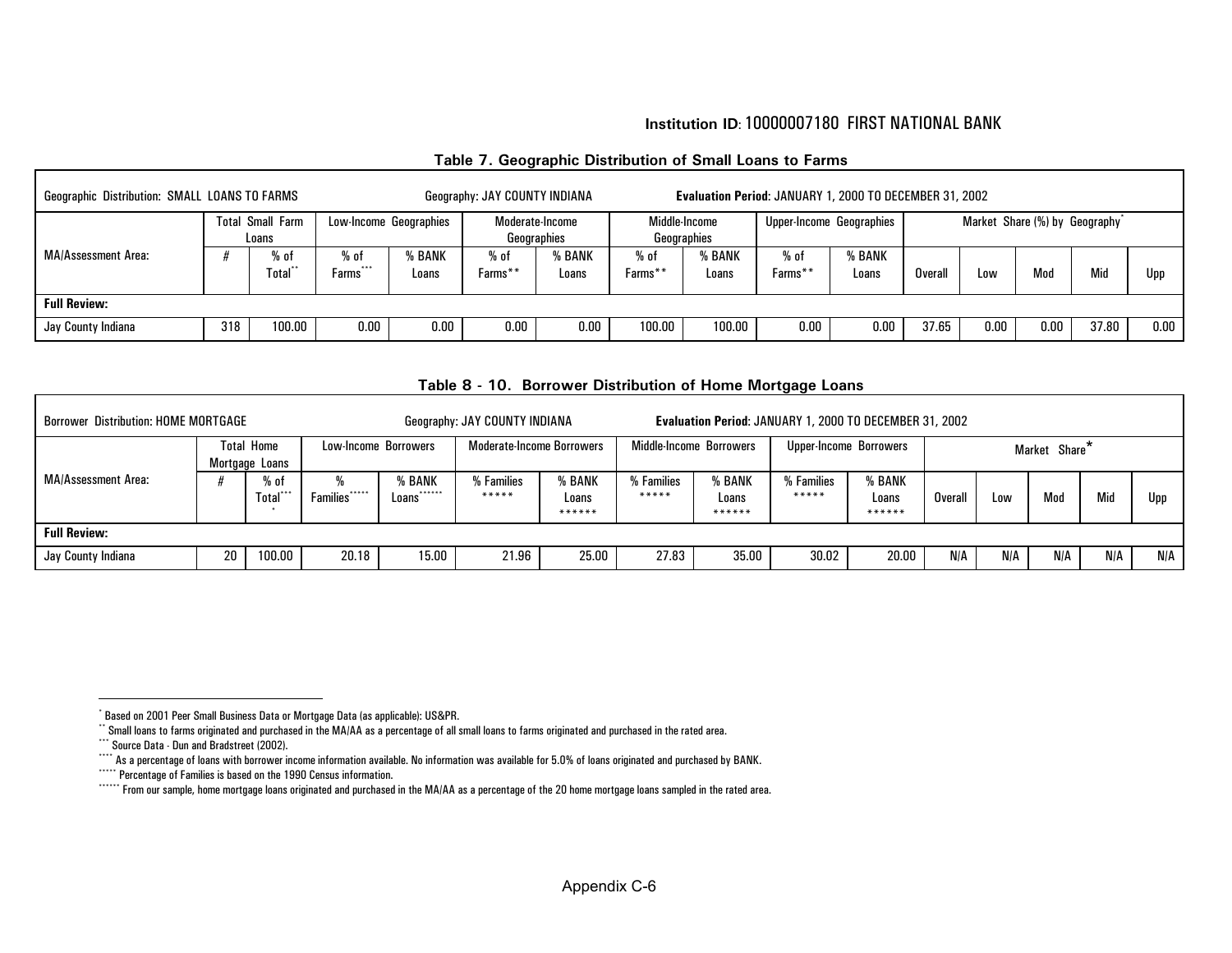| Table 11. Borrower Distribution of Small Loans to Businesses |  |  |  |  |  |  |
|--------------------------------------------------------------|--|--|--|--|--|--|
|--------------------------------------------------------------|--|--|--|--|--|--|

<span id="page-15-5"></span><span id="page-15-4"></span><span id="page-15-3"></span><span id="page-15-2"></span><span id="page-15-1"></span><span id="page-15-0"></span>

| <b>Borrower Distribution: SMALL LOANS TO BUSINESSES</b> |     |                                                  |                                         |                                                    | Geography: JAY COUNTY INDIANA |                                                      | Evaluation Period: JANUARY 1, 2000 TO DECEMBER 31, 2002 |                           |                         |  |  |  |
|---------------------------------------------------------|-----|--------------------------------------------------|-----------------------------------------|----------------------------------------------------|-------------------------------|------------------------------------------------------|---------------------------------------------------------|---------------------------|-------------------------|--|--|--|
|                                                         |     | <b>Total Small Loans to</b><br><b>Businesses</b> |                                         | Businesses With Revenues of \$1<br>million or less |                               | Loans by Original Amount Regardless of Business Size |                                                         | Market Share <sup>*</sup> |                         |  |  |  |
| MA/Assessment Area:                                     |     | % of<br>Total**                                  | $%$ of<br>$$<br>Businesses <sup>®</sup> | % BANK<br>****<br>Loans                            | \$100,000 or less             | $>$ \$100,000 to \$250,000                           | $>$ \$250,000 to \$1,000,000                            | All                       | Rev\$ 1 Million or Less |  |  |  |
| <b>Full Review:</b>                                     |     |                                                  |                                         |                                                    |                               |                                                      |                                                         |                           |                         |  |  |  |
| Jay County Indiana                                      | 302 | 100.00                                           | 82.88                                   | 54.30                                              | 90.73                         | 4.97                                                 | 4.30                                                    | 20.52                     | 36.08                   |  |  |  |

#### **Table12. Borrower Distribution of Small Loans to Farms**

| <b>Borrower Distribution: SMALL LOANS TO FARMS</b> |                                      |                      |                                                      |                                 | Geography: JAY COUNTY INDIANA | Evaluation Period: JANUARY 1, 2000 TO DECEMBER 31, 2002 |                              |       |                           |  |  |  |
|----------------------------------------------------|--------------------------------------|----------------------|------------------------------------------------------|---------------------------------|-------------------------------|---------------------------------------------------------|------------------------------|-------|---------------------------|--|--|--|
| MA/Assessment Area:                                | <b>Total Small Loans to</b><br>Farms |                      | <b>Farms With Revenues of \$1</b><br>million or less |                                 |                               | Loans by Original Amount Regardless of Farm Size        |                              |       | Market Share <sup>*</sup> |  |  |  |
|                                                    |                                      | $%$ of<br>$Total***$ | % of<br>$***$<br>Farms'                              | <b>6 BANK</b><br>****<br>Loans' | \$100,000 or less             | $>$ \$100,000 to \$250,000                              | $>$ \$250,000 to \$1,000,000 | All   | Rev\$ 1 Million or Less   |  |  |  |
| <b>Full Review:</b>                                |                                      |                      |                                                      |                                 |                               |                                                         |                              |       |                           |  |  |  |
| Jay County Indiana                                 | 318                                  | 100.00               | 98.72                                                | 61.95                           | 85.85                         | 10.38                                                   | 3.77                         | 37.65 | 38.87                     |  |  |  |

<sup>\*</sup> Based on 2001 Peer Small Business Data: US&PR.

<sup>\*\*</sup> Small loans to businesses or farms (as applicable) originated and purchased in the MA/AA as a percentage of all small loans to businesses or farms (as applicable) originated and purchased in the rated area.

<sup>\*\*\*</sup> Businesses or Farms (as applicable) with revenues of \$1 million or less as a percentage of all businesses or farms, as applicable (Source D&B - 2002).

<sup>&</sup>quot;" Small loans to businesses or farms (as applicable) with revenues of \$1 million or less as a percentage of all loans reported as small loans to businesses or farms (as applicable). No information was available for 39.07% businesses and 36.16% of small loans to farms originated and purchased by the bank.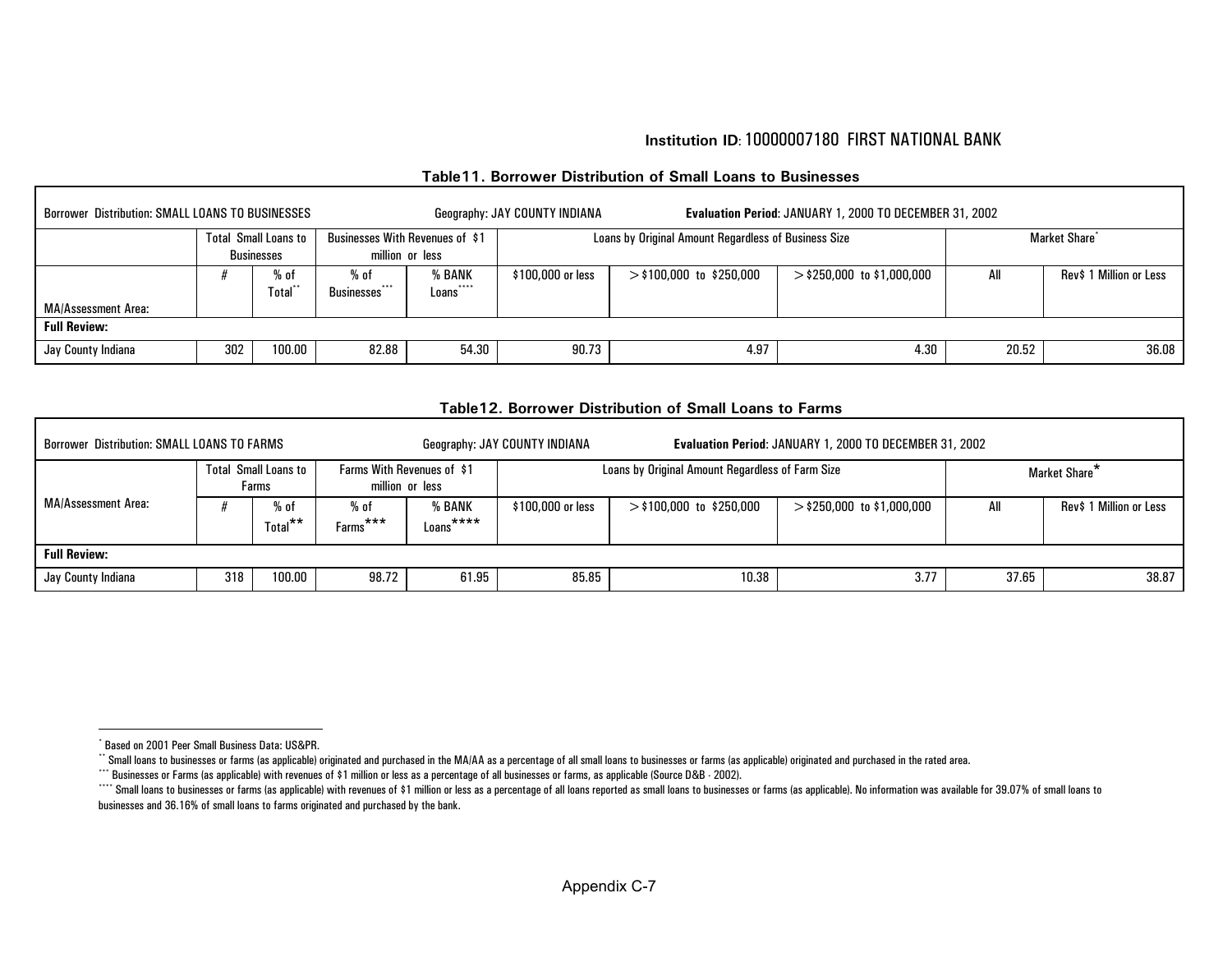#### <span id="page-16-1"></span><span id="page-16-0"></span>**Table 14. Qualified Investments**

| QUALIFIED INVESTMENTS<br>Evaluation Period: JANUARY 1, 2000 TO OCTOBER 27, 2003<br>Geography: JAY COUNTY INDIANA |           |                                 |  |                                   |            |                          |                                    |  |           |  |  |  |
|------------------------------------------------------------------------------------------------------------------|-----------|---------------------------------|--|-----------------------------------|------------|--------------------------|------------------------------------|--|-----------|--|--|--|
| MA/Assessment Area:                                                                                              |           | <b>Prior Period Investments</b> |  | <b>Current Period Investments</b> |            | <b>Total Investments</b> | Unfunded Commitments <sup>**</sup> |  |           |  |  |  |
|                                                                                                                  | \$(000's) |                                 |  | \$ (000's)                        | \$ (000's) |                          | % of Total                         |  | \$(000's) |  |  |  |
| <b>Full Review:</b>                                                                                              |           |                                 |  |                                   |            |                          |                                    |  |           |  |  |  |
| Jay County Indiana                                                                                               | 01        |                                 |  | ິ<br>22                           |            | 22                       | 100.00                             |  |           |  |  |  |

#### **Table 15. Distribution of Branch Delivery System and Branch Openings/Closings**

| DISTRIBUTION OF BRANCH DELIVERY SYSTEM AND BRANCH OPENINGS/CLOSINGS<br>Evaluation Period: JANUARY 1, 2000 TO OCTOBER 27, 2003<br>Geography: JAY COUNTY INDIANA |                                  |                                                                                                  |                           |          |      |        |      |                                  |                                                  |     |     |     |                                       |      |            |        |      |
|----------------------------------------------------------------------------------------------------------------------------------------------------------------|----------------------------------|--------------------------------------------------------------------------------------------------|---------------------------|----------|------|--------|------|----------------------------------|--------------------------------------------------|-----|-----|-----|---------------------------------------|------|------------|--------|------|
| <b>MA/Assessment Area:</b>                                                                                                                                     | <b>Deposits</b>                  | <b>Branches</b>                                                                                  |                           |          |      |        |      |                                  | <b>Branch Openings/Closings</b>                  |     |     |     |                                       |      | Population |        |      |
|                                                                                                                                                                | $%$ of<br>Rated                  | $%$ of<br>Location of Branches by<br>$#$ of<br><b>BANK</b><br>Income of Geographies (%)<br>Rated |                           |          |      |        | # of | # of                             | Net change in Location of Branches<br>$(+ or -)$ |     |     |     | % of Population within Each Geography |      |            |        |      |
|                                                                                                                                                                | Area<br><b>Deposits</b><br>in AA | <b>Branches</b>                                                                                  | Area<br>Branches<br>in AA | Low      | Mod  | Mid    | Upp  | <b>Branch</b><br><b>Openings</b> | Branch<br>Closings                               | Low | Mod | Mid | Upp                                   | Low  | Mod        | Mid    | Upp  |
| <b>Full Review:</b>                                                                                                                                            |                                  |                                                                                                  |                           |          |      |        |      |                                  |                                                  |     |     |     |                                       |      |            |        |      |
| Jay County Indiana                                                                                                                                             | 100.00                           |                                                                                                  | 100                       | $0.00\,$ | 0.00 | 100.00 | 0.00 |                                  | 0                                                |     |     |     |                                       | 0.00 | 0.00       | 100.00 | 0.00 |

<sup>\* &#</sup>x27;Prior Period Investments' means investments made in a previous evaluation period that are outstanding as of the examination date.

\*\* 'Unfunded Commitments' means legally binding investment commitments that are tracked and recorded by the institution's financial reporting system.